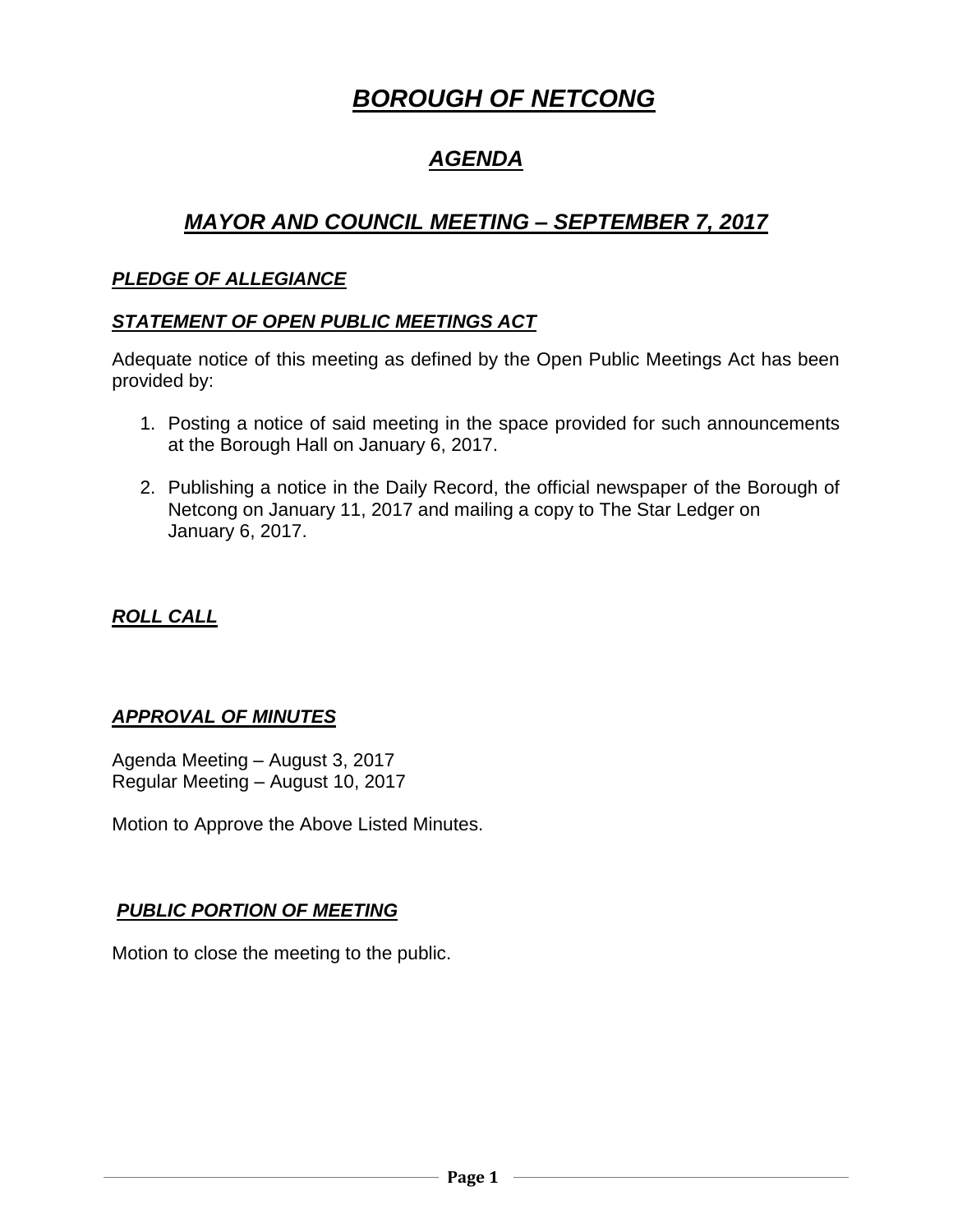#### *ORDINANCE ADOPTIONS*

*1. Bond* **Ordinance 2017***-* **8 -** BOND ORDINANCE TO AUTHORIZE THE ACQUISITION OF A NEW QUINT FIRE ENGINE, INCLUDING ORIGINAL APPARATUS AND EQUIPMENT, IN, BY AND FOR THE BOROUGH OF NETCONG, IN THE COUNTY OF MORRIS, STATE OF NEW JERSEY, TO APPROPRIATE THE SUM OF \$1,000,000 TO PAY THE COST THEREOF, TO MAKE A DOWN PAYMENT, TO AUTHORIZE THE ISSUANCE OF BONDS TO FINANCE SUCH APPROPRIATION AND TO PROVIDE FOR THE ISSUANCE OF BOND ANTICIPATION NOTES IN ANTICIPATION OF THE ISSUANCE OF SUCH BONDS.

Hold\_\_\_\_\_\_\_\_\_\_\_ September 14<sup>th</sup> Meeting \_\_\_X\_\_\_\_\_\_ Approved\_\_\_\_\_\_\_\_\_

#### *CORRESPONDENCE*

1. Municipal Alliance Annual Report 2016-2017

2. Letter from Stanhope Resident – St. Cesario and Assumption Society Fireworks

3. Letter from Netcong Police Department – Commendation Patrolman Jason Janoski

4. Letter from Morris County Board of Taxation

#### *OLD BUSINESS*

None

#### *NEW BUSINESS*

Planning Board Appointments: Mayor Appointments – No Vote Required

 Class 4 – Christopher Fenwick (To Fill Unexpired Term for Joseph Albensi to Exp. 12/31/18)

 Alternate #1 – Thomas Huffman (To Fill Unexpired Term to Exp. 12/31/18

 Alternate #2 – Robert Olivo (To Fill Unexpired Term to Exp. 12/31/17

(Council Appointment)